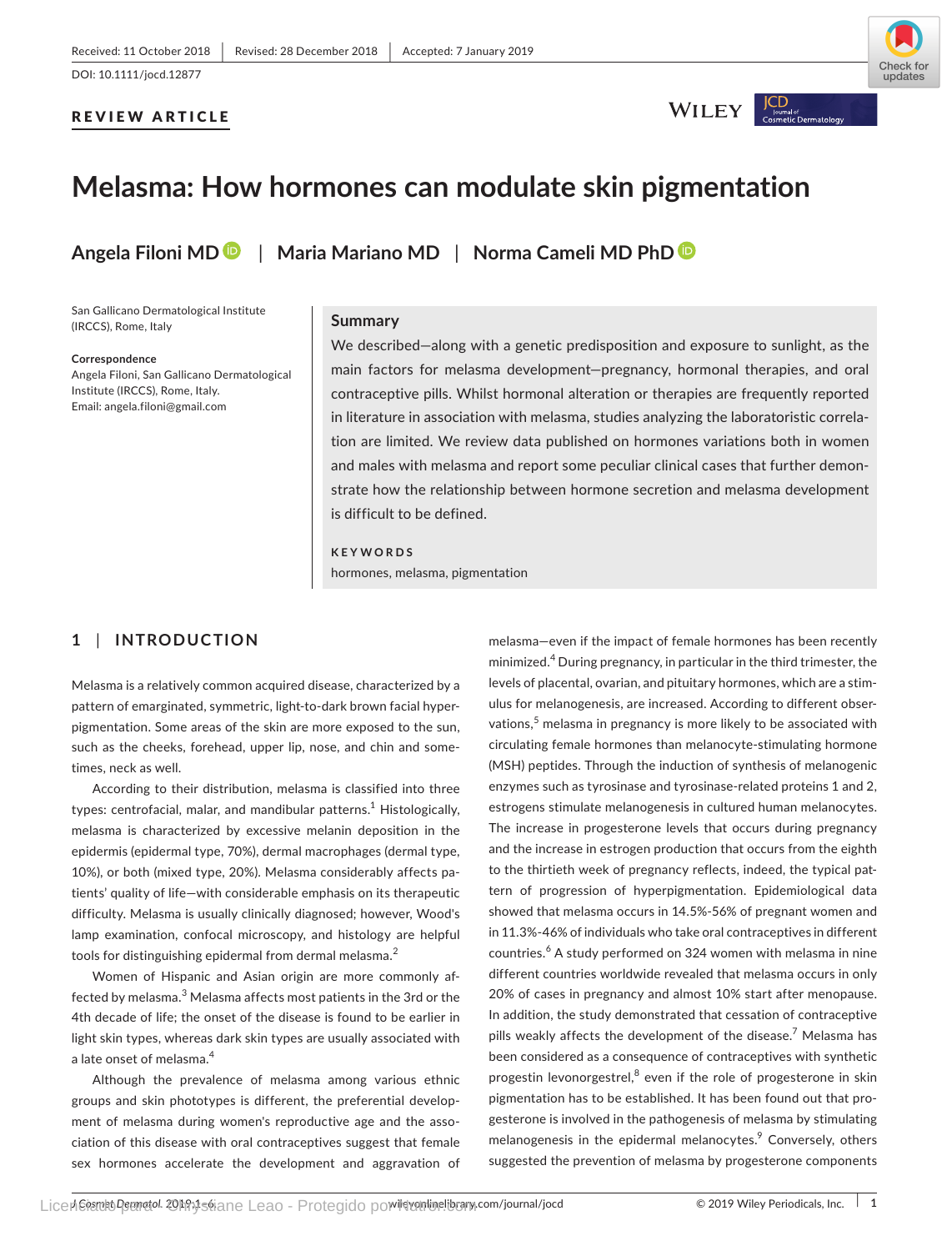**2 A***l***i FILONI ET AL. FILONI ET AL. FILONI ET AL.** 

in oral contraceptives since progesterone can reduce melanocyte proliferation without significant effects on tyrosinase activity.10

Considering that female sex hormones in oral contraceptive pills are factors involved in the development of melasma, we could anticipate a similar relationship in postmenopausal women taking hormone replace‐ ment therapy. Melasma of the forearms has been described in postmenopausal women taking hormone replacement therapy.<sup>11</sup> Although a case-control study<sup>12</sup> in 45 patients with extra facial melasma found no differences with the control group in hormone treatment, hormone replacement therapy or current or prior oral contraceptive use. There are various reports of cases of systemic hormones as trigger for the de‐ velopment of melasma. In addition, the development of melasma after application of topical estrogen cream has been observed.<sup>13</sup>

The activities of estrogens and progesterone are mediated by par‐ ticular receptors of human skin, among which the estrogen receptors (ERs) ER‐alpha/ER‐beta and progesterone receptors (PRs)—respec‐ tively.<sup>14</sup> In vivo studies provide conflicting data on different expression of ER and PR receptors in melasma lesional skin.<sup>15,16</sup> The expression of ERs varies depending on the location and tissue type; moreover, it has been shown that skin on the face expresses much higher concentra‐ tions of ERs than the breast or the thigh. $17$  ER-beta is more widely distributed within the skin and skin structures than ER‐alpha. The vari‐ ation in distribution of receptors within the skin suggests that each of them plays a different, cell-specific role,<sup>18</sup> which, to date, has not been clarified.

Whilst the role of hormones in melasma pathogenesis is frequently reported in literature from an epidemiological point of view, studies an‐ alyzing the laboratoristic correlation are limited. Our aim is to review the literature on blood levels of hormones in women and men with melasma and to report how a clear correlation is difficult to be identified.

# **2** | **HORMONAL LEVELS IN WOMEN WITH MELASMA**

Perez et al<sup>19</sup> analyzing the hormonal levels in nine patients with melasma reported mild ovarian dysfunction with elevated LH, low mean follicular 17‐β‐estradiol, and normal plasma levels of α‐MSH, FSH, progesterone, and prolactin; an ER sensitivity in both the hypothalamopituitary axis and the melanocytes has been suggest as roles in the induction of melasma.

Differences in the levels of LH, FSH, and 17‐β‐estradiol at the beginning of the menstrual cycle among the groups have been found in an Indian study that compares FSH, LH, prolactin, es‐ trogen, and progesterone among 36 women with melasma and controls of the same age. This suggests that circulating estrogens may constitute a risk factor and maintainer of the disease. Serum prolactin was lower on day 9 in the study group than in the control group; there was no difference in progesterone levels in patients with melasma on day 17, 19, and 21, comparing with the control group. Another study in 138 Pakistan women reported a signif‐ icant increase in estradiol levels both in the follicular and luteal phases in patients with melasma, when compared to the controls.<sup>20</sup>

Analyzing 30 female patients with melasma and 30 age‐matched controls, Gopichandani et al<sup>21</sup> found statistically significant lower estradiol, progesterone, free testosterone, and total testosterone in melasma cases. Gopichandani discovered a significant decrease in LH in melasma patients, suggesting mild pituitary dysfunction. The decreased estradiol levels in melasma patients are in agreement with findings of Pérez et al and corroborate the hypothesis that mild ovarian dysfunction might be a causative factor in the development of melasma.

We have found no other comparative studies regarding total or free testosterone levels in the literature in women with melasma.

Adalatkhah<sup>22</sup> reported significant decrease in mean serum levels of Dehydroepiandrosterone sulfate (DHEAS) without difference in the levels of prolactine, testosterone, 17 hydroxyprogesterone, FSH, and LH in 101 subjects with melasma. Moreover, a significantly in‐ creased presence of ovarian cysts in melasma patients was observed respect than controls, confirming the possible role of ovarian cysts, and androgenic hormone in melasma.<sup>23</sup>

## **3** | **HORMONAL LEVELS IN MEN WITH MELASMA**

Epidemiological studies showed that melasma in men is not so uncommon as believed, $^{24}$  but endocrinological aspects are infrequently evaluated. The first case of melasma in a male patient was reported in 1957 in a French man with primary hypogonadism, re‐ duced testosterone, and increased levels of LH and FSH.<sup>25</sup> Similarly, Sarkar<sup>26</sup> and Sialy<sup>27</sup> reported reduced levels of testosterone and increased levels of LH in men with melasma compared to age-related controls, suggesting a subtle level of testicular resistance.

Burkhart et al<sup>28</sup> reported a case of melasma after oral therapy with gonadotropic stimulator that leads to the increase of LH secretion and testosterone production, containing dehydroepiandrosterone (DHEA), androstenedione, indole‐3‐carbinol, and *Tribulus terrestris*. On the contrary, an increase in the number of male patients with melasma has been reported after the arrival of finasteride, an anti‐ androgen. <sup>29</sup> O'Brien reported a possible pathogenetic role of estrogens, describing a case of melasma of the forearms in a man who had been treated with exogenous estrogens for prostatic carcinoma.<sup>30</sup>

A study on 41 men with melasma reported hormonal alteration only in 9.7% of patients suggesting as the main causative factors of melasma, sun exposure, and family history. Similarly, Handa<sup>31</sup> did not observe any significant difference in circulating hormone levels between 50 men with melasma and healthy controls. Therefore, the role of hormones in the onset of melasma in men is contrasting and need to be verified in studies with larger sample sizes.

## **4** | **CASE SERIES**

We report some peculiar clinical cases that further demonstrate how difficult it is to demonstrate a clear relationship between hormone role and melasma development.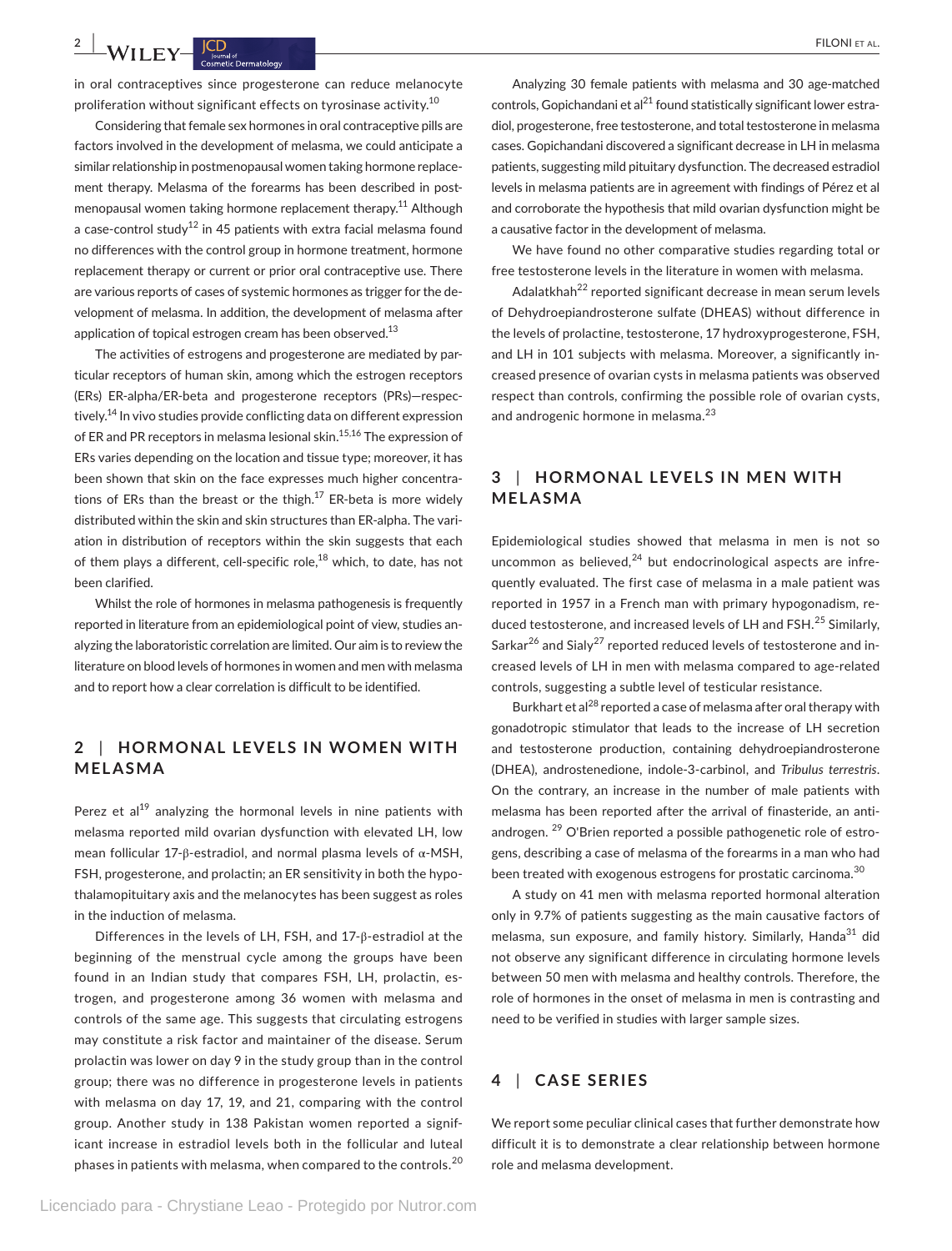### **4.1** | **Case 1**

A 36‐year‐old Caucasian man with Fitzpatrick skin type III pre‐ sented to our clinical observation with the presence of symmetric hyperpigmented macules of melasma with a malar pattern, local‐ ized on the periorbital, cheeks, and temporal regions (Figure 1). The macules were irregular ranging in color from beige to brown. Wood's lamp examination evidenced a dermo-epidermal distribution of hyperpigmentation. Family history was negative for melasma. The patient was an athlete and had consumed a testosterone enanthate 250 mg dose twice per week for 10 weeks followed after 4 months by methyltestosterone dose of 10 mg dose three times per week for 10 weeks. He had been taking such drugs cycles since 4 years. Melasma lesions appeared 2 years after the starting of hormones assumption. He denied the use of any topical chemicals or cosmetics before the appearance of me‐ lasma. No signs of hyperandrogenism and/or other kinds of side effects were detectable. The patient was not married and did not have children.

## **4.2** | **Case 2**

Our second patient was a 35‐year‐old caucasian female‐to‐male transgender with Fitzpatrick skin type III referred to our outpatients



FIGURE 1 A 36-y-old Caucasian man with Fitzpatrick skin type III with symmetric hyperpigmented macules of melasma on the periorbital, cheeks, and temporal regions

department for the appearance of hyperpigmented macules and patches ranging in color from beige to brown, distributed symmetrically on centrofacial areas. Wood's lamp examination and UV digital image analysis (Visoface® RD; Courage + Khazaka electronic GmbH) confirmed the diagnosis of dermo-epidermal melasma. Melasma manifestations aroused few months after starting the ongoing masculinizing hormone therapy based on testosterone enan‐ thate (intramuscular 100‐200 mg every 2 weeks). The patient had no previous history of similar skin lesions and denied any possible triggering factors of melasma such as sunlight exposure, thyroid disease, cosmetics, and family history of melasma. The patient used to wear sun hat and daily sunscreens (SPF 50+) and did not use to go to the sun.

## **4.3** | **Case 3**

We report a case of a 35‐year‐old Caucasian woman with a 2‐year history of asymptomatic brownish macules on the face. The irregular hyperpigmented lesions were localized on cheeks, upper lips, and forehead, and the diagnosis was consistent with melasma (Figures 2,3).

In April 2017, she had undergone breast surgery for an infiltrative ductal carcinoma and, in October 2017, she was started on tamoxifen. After about a 3‐month administration of tamoxifen,



FIGURE 2 Digital photograph of a 35-y-old Caucasian woman with a 2-y history of melasma during tamoxifen therapy for breast cancer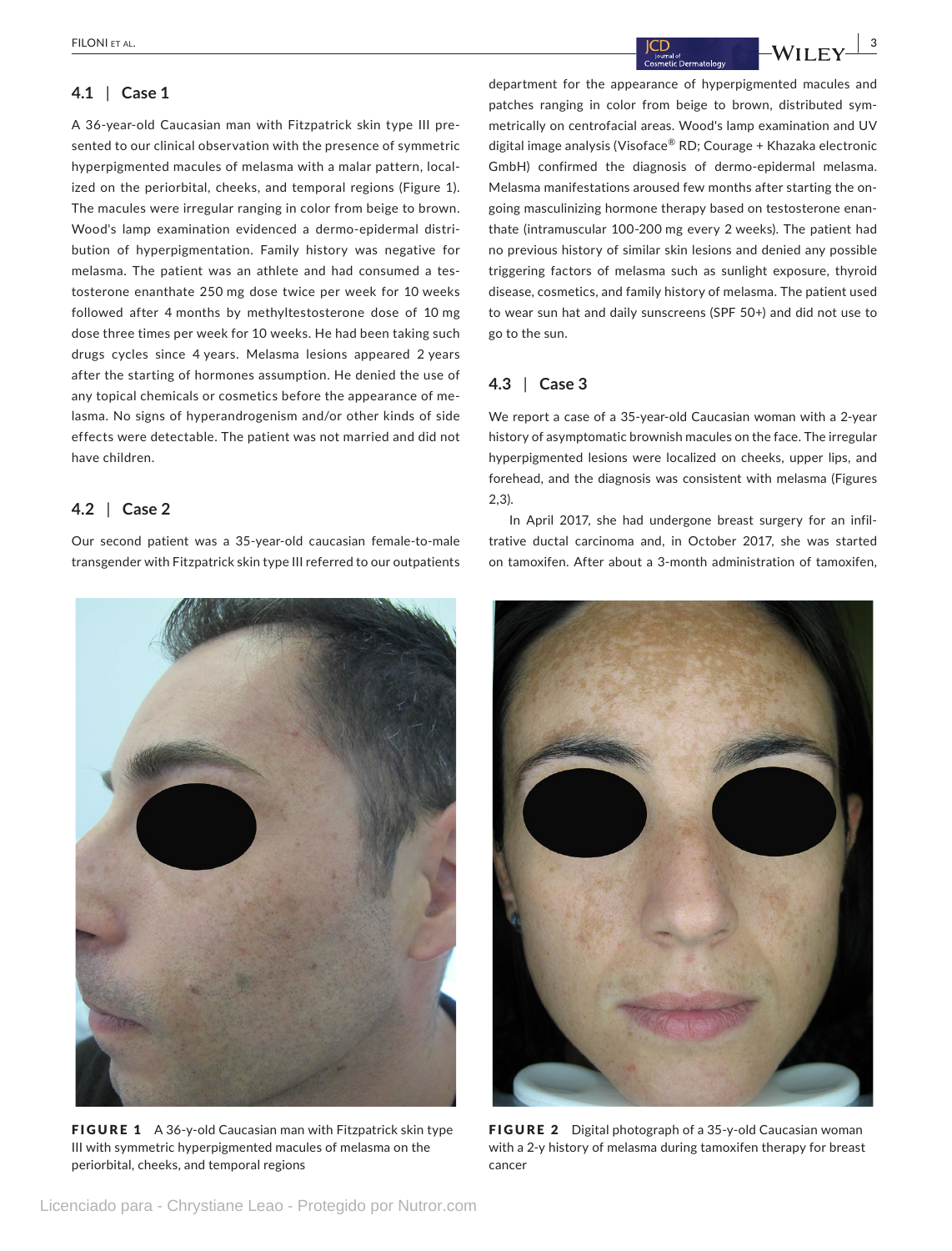# **4 L WII FV FILONI ET AL.** FILONI ET AL.



FIGURE 3 UV image analysis of a 35-y-old Caucasian woman with a 2‐y history of melasma during tamoxifen therapy for breast cancer

symmetric brownish, hyperpigmented macules with irregular borders and diameter occurred on the face. At clinical examination, the patient did not show hypertrichosis or hair loss signs. The diagnosis of melasma (dermo‐epidermal) was confirmed by digital image anal‐ ysis and Wood's lamp observation. She had no previous history of similar skin lesions, and she denied any possible triggering factors of

melasma such as sunlight exposure, thyroid disease, cosmetics, and family history of melasma.

## **4.4** | **Case 4**

A 39‐years‐old Caucasian man, Fitzpatrick type III, came to our observation for the presence of brown symmetric patches distrib‐ uted on the cheeks (Figure 4). The patient was affected by an‐ drogenic alopecia, treated in the past with topical minoxidil (5%) without any clinical improvement. Topical minoxidil application was than interrupted and systemic therapy with finasteride (1 mg daily) was started 3 years ago. The hyperpigmented lesions of the face aroused 2 years after the starting of finasteride systemic treatment for androgenic alopecia. The clinical and instrumental (Wood's lamp examination and Visioface® UV digital image analy‐ sis) diagnosis was melasma with a prevalent dermo-epidermal pattern.

No causative factors or anamnestic familial history were re‐ ported, and the patient denied sunlight exposition.

Even after having carried out the blood dosages, the treatment with testosterone in the male patient who assumed it for an agonistic reasons was superior to that used for the treatment of male hypo‐ gonadism, then presumably reaching higher plasma concentrations than normal ones of an adult man.

Also, in the female-to-male transgender the testosterone intramuscular injections and its overdosage induced amenorrhea.

In the woman assuming tamoxifen, an antiestrogen, the patient was undergoing oncological therapy which therefore included a complete block of the receptor activity.

Regarding the patient who had taken the finasteride, the latter does not modify the hormonal levels, but modifies the receptor re‐ sponse to the hormonal stimulus, so there was no need for blood dosage.



Licenciado para - Chrystiane Leao - Protegido por Nutror.com

FIGURE 4 A 39-y-old Caucasian man, Fitzpatrick type III, with brown symmetric patches of melasma distributed on the cheeks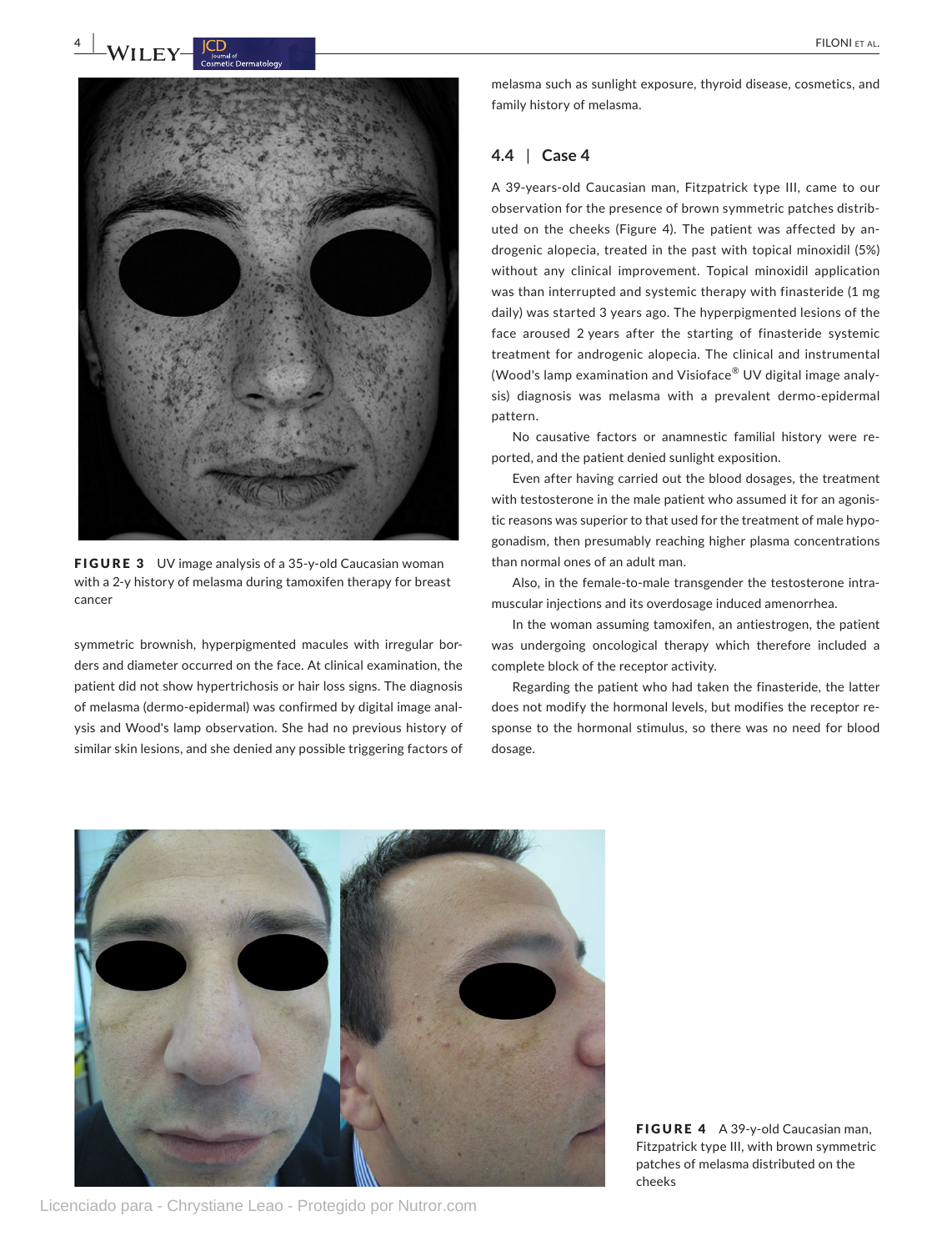# **5** | **CONCLUSIONS**

Although some triggering factors, such as sun exposure, pregnancy, use of oral contraceptives, ovarian tumors, hepatopathies, hormone replacement therapy, inflammatory processes of the skin, use of cosmetics, and photosensitizing drugs $32,33$  are described, the exact causes of melasma remain unknown. Our literature review shows that the correlation between melasma onset and hormonal changes in both men and women is not clear.

Also, the description of our particular cases shows that despite the assumption of different and antagonistic hormonal therapies (anti‐estrogen and anti‐androgens) melasma can appear.

These clinical evidences and the new data regarding melasma correlation with photoaging support how different factors can play a major role in the pathogenesis of melasma.

Other factors, which could alter sex hormone metabolism, including interindividual alteration in synthetic enzymes may contribute to cause the conflicting outcome. Other cellular and paracrine regulatory factors, such as receptor expression and functionality, are involved in estrogen responses.<sup>4</sup> Moreover, according to recent data analysis, genetic influences and exposure to UV radiation probably cause melasma pathogenesis. In fact, the increase of elastotic materials in skin biopsy specimens indicates that the accumulation of sun exposure is necessary for the devel‐ opment of melasma.<sup>34</sup>

Paracrine associations between keratinocytes, fibroblasts, and melanocytes in the skin probably play an important role in regulating epidermal melanization.<sup>35</sup> In response to UV, human keratinocytes and fibroblasts secrete one of the melanogenic cy‐ tokines, SCF, that acting on c‐Kit receptors on melanocytes, cause hyperpigmentation.

In addition, melasma predilection for the centrofacial region, where the sebaceous gland density is the highest, suggest a possible association between sebaceous function and melasma pathogene‐ sis. Sebaceous glands, synthesizing several cytokines, and growth factors, such as angiopoietin and adipokine, can modulate melano‐ cyte function. Moreover, sebocytes are under the control of αMSH, and therefore, an overexpression of this hormone can influence both types of cells. Overall, these data suggest that melasma is a manifes‐ tation not limited only to the melanocytes, but involving different skin cells subpopulations. Considering that pigmentation is strictly dependent on the cross talk among the different skin cells, other cells can be taken in consideration as therapeutic target in melasma treatment.

#### **ACKNOWLEDGMENTS**

None.

#### **CONFLICT OF INTEREST**

None.

#### **ORCID**

*Angela Filoni* <https://orcid.org/0000-0002-9790-5361> *Norma Cameli* <https://orcid.org/0000-0002-6535-6935>

#### **REFERENCES**

- 1. Handel AC, Lima PB, Tonolli VM, et al. Risk factors for facial melasma in women: a case–control study. *Br J Derm*. 2014;171:588‐594.
- 2. Ardigo M, Cameli N, Berardesca E, Gonzalez S. Characterization and evaluation of pigment distribution and response to therapy in melasma using in vivo reflectance confocal microscopy: a prelimi‐ nary study. *J Eur Acad Dermatol Venereol*. 2010;24:1296‐1303.
- 3. Sanchez NP, Pathak MA, Sato S, et al. Melasma: a clinical, light mi‐ croscopic, ultrastructural, and immunofluorescence study. *J Am Acad Dermatol*. 1981;4:698‐710.
- 4. Passeron T. Melasma pathogenesis and influencing factors an overview of the latest research. *J Eur Acad Dermatol Venereol*. 2013;27:5‐6.
- 5. Muller I, Rees DA. Melasma and endocrine disorders. *Pigment Disord*. 2014;S1:001.
- 6. KrupaShankar DS, Somani VK, Kohli M, et al. A cross‐sectional, multicentric clinico‐epidemiological study of melasma in India. *Dermatol Ther*. 2014;4:71‐81.
- 7. Ortonne JP, Arellano I, Berneburg M, et al. A global survey of the role of ultraviolet radiation and hormonal influences in the development of melasma. *J Eur Acad Dermatol Venereol*. 2009;23:1254‐1262.
- 8. Chompootaweep S, Kochagarn E, Sirisumpan S, et al. Effectiveness of Norplant implants among Thai women in Bangkok. *Contraception*. 1996;53:33‐36.
- 9. Lee AY. Recent progress in melasma pathogenesis. *Pigment Cell Melanoma Res*. 2015;28:648‐660.
- 10. Wiedemann C, Nägele U, Schramm G, Berking C. Inhibitory effects of progestogens on the estrogen stimulation of melanocytes in vitro. *Contraception*. 2009;80:292‐298.
- 11. Johnston GA, Sviland L, McLelland J. Melasma of the arms associated with hormone replacement therapy. *Br J Dermatol*. 1998;139:932.
- 12. Ritter CG, Fiss DV, Borges da Costa JA, et al. Extra-facial melasma: clinical, histopathological, and immunohistochemical case‐control study. *J Eur Acad Dermatol Venereol*. 2013;27:1088‐1094.
- 13. Snyder A, Schiechert RA, Zaiac MN. Melasma associated with topi‐ cal estrogen cream. *J Clin. Aesthet. Dermatol*. 2017;10:57‐58.
- 14. Pelletier G, Ren L. Localization of sex steroid receptors in human skin. *Histol Histopathol*. 2004;19:629‐636.
- 15. Tamega A, Miot HA, Moço NP, et al. Gene and protein expression of oestrogen‐β and progesterone receptors in facial melasma and adjacent healthy skin in women. *Int J Cosmet Sci*. 2015;37:222‐228.
- 16. Jang YH, Lee JY, Kang HY, et al. Oestrogen and progesterone receptor expression in melasma: an immunohistochemical analysis. *J Eur Acad Dermato. Venereol*. 2010;24:1312‐1316.
- 17. Hall G, Phillips TJ. Estrogen and skin: the effects of estrogen, menopause, and hormone replacement therapy on the skin. *J Am Acad Dermatol*. 2005;53:555‐568.
- 18. Thornton MJ. The biological actions of estrogens on skin. *Exp Dermatol*. 2002;11:487‐502.
- 19. Pérez M, Sánchez JL, Aguiló F. Endocrinologic profile of patients with idiopathic melasma. *J Invest Dermatol*. 1983;81:543‐545.
- 20. Mahmood K, Nadeem M, Aman S, et al. Role of estrogen, progester‐ one and prolactin in the etiopathogenesis of melasma in females. *J Pak Assoc Dermatol*. 2011;21:241‐247.
- 21. Gopichandani K, Arora P, Garga, et al. Hormonal profile of melasma in Indian females. *Pigment Int*. 2015;2:85‐90.